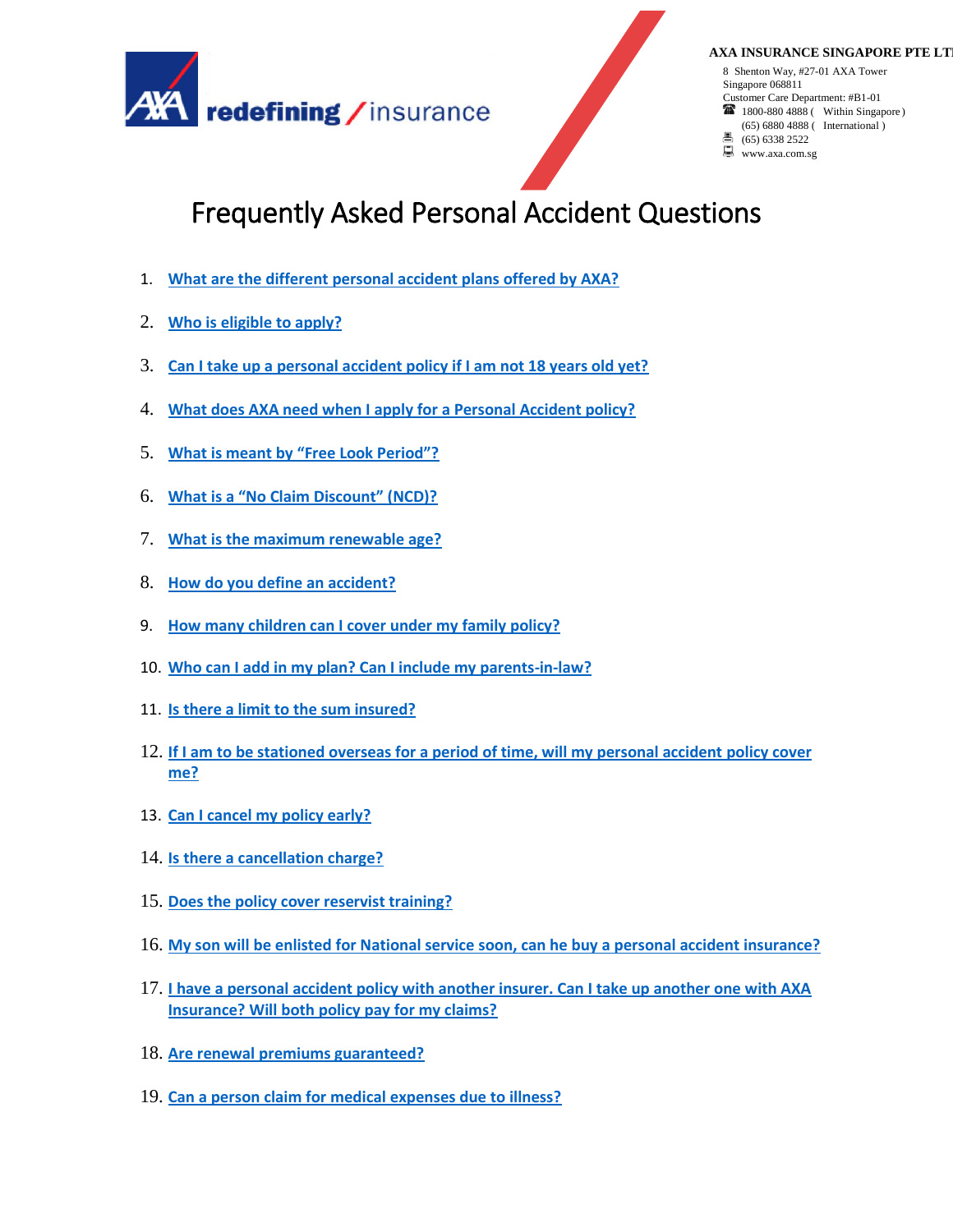- 20. **[Why are premiums based on occupation?](#page-4-2)**
- 21. **[If I change occupation do I need to inform AXA?](#page-4-3)**
- 22. **[How do I ensure that a specific person receives the Death Benefits from my policy?](#page-4-3)**
- 23. **[Can I change my period of Insurance?](#page-4-4)**
- 24. **[If my injuries prevent me from working, will I be compensated?](#page-4-5)**
- <span id="page-1-0"></span>25. **[Is terrorism covered?](#page-4-6)**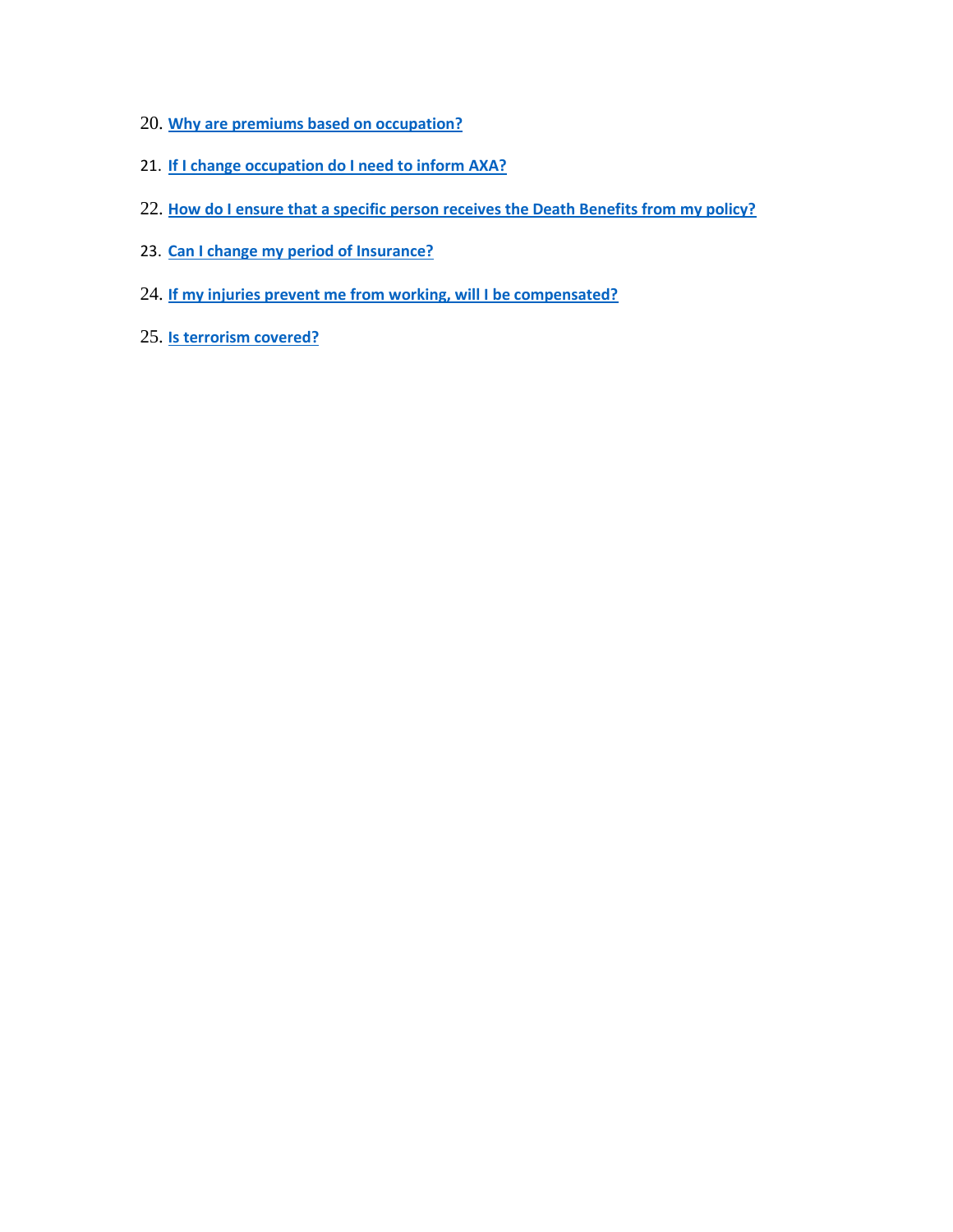

**AXA INSURANCE SINGAPORE PTE LT** 

8 Shenton Way, #27-01 AXA Tower Singapore 068811 Customer Care Department: #B1-01 **1800-880 4888 (** Within Singapore) (65) 6880 4888 ( International )

(65) 6338 2522 www.axa.com.sg鳯.

# 1. **WHAT ARE THE DIFFERENT PERSONAL ACCIDENT PLANS OFFERED BY AXA?**

AXA offers four different types of SmartCare Personal Accidents coverages:

- a. SmartCare Prime
	- i. Platinum
	- ii. Gold
	- iii. Silver
- b. SmartCare *theOne*
- c. Shield
- d. SmartFamily

Shield is the most customizable in terms of limits and benefits, but both *theOne* and Prime have a more comprehensive cover. Their main difference is the amount they pay out in the event of a claim.

# <span id="page-2-0"></span>2. **WHO IS ELIGIBLE TO APPLY?**

For all three different types of plans all Singapore Citizens, Permanent Residents and holders of Employment Passes can apply for a Personal Accident plan. For both SmartCare Prime and Shield you must be between the ages of 18 to 65, whereas for SmartCare *theOne* you must be between the ages of 21 and 65 years. For all three, the Spouse of the Insured Person is also eligible for cover.

## <span id="page-2-1"></span>3. **CAN I TAKE UP A PERSONAL ACCIDENT POLICY IF I AM NOT 18 YEARS OLD YET?**

No, only adults aged 18-65 can propose to take up a Personal accident policy. Children under the age of 18 can be enrolled as a dependent of a family policy. (Only SmartCare *theOne* does not allow for dependents.)

#### <span id="page-2-2"></span>4. **WHAT DOES AXA NEED WHEN I APPLY FOR A PA POLICY?**

Just fill out the application form from our website. You do not need to go for a medical check.

#### <span id="page-2-3"></span>5. **WHAT IS MEANT BY "FREE LOOK PERIOD"?**

"Free Look Period" refers to the 14 days during which, if you are not satisfied with the policy, you may cancel it within 14 days of the date on the receipt. Any premium paid will be refunded in full and AXA will not be liable for any claims occurring during that period.

#### <span id="page-2-4"></span>6. **WHAT IS A "NO CLAIM DISCOUNT" (NCD)?**

The "No Claim Discount" is granted to an Insured Person upon completion of every 3 consecutive years of renewal without any claim. Which means, the NCD is applicable on the 4th years, 7th year etc… The NCD is only available in SmartCare *theOne*.

#### <span id="page-2-5"></span>7. **WHAT IS THE MAXIMUM RENEWABLE AGE?**

You can renew your SmartCare policy up to 75 years old (inclusive).

# <span id="page-2-6"></span>8. **HOW MANY CHILDREN CAN I COVER IN MY FAMILY POLICY?**

For all Shield, Prime and SmartFamily, you must have a minimum of one parent but there is no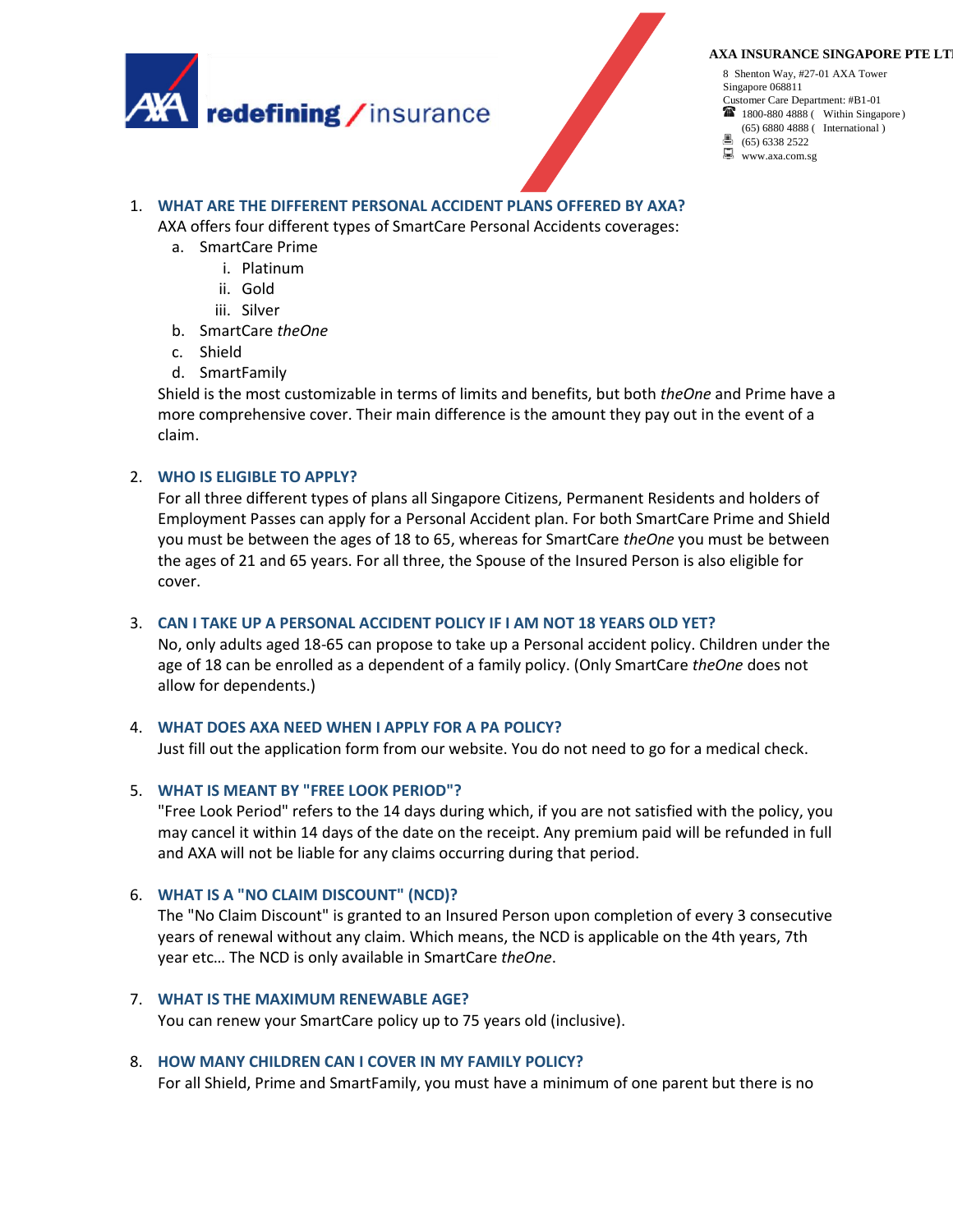limit on the number of child you can ensure under your policy. Your premium will vary according to the number of individuals insured.

#### <span id="page-3-1"></span>9. **WHO CAN I ADD UNDER MY PLAN? CAN I INCLUDE MY PARENTS-IN-LAW?**

Parents-in-law are not covered, under family you may only add your spouse and child/children.

# <span id="page-3-0"></span>10. **HOW DO YOU DEFINE AN ACCIDENT?**

"Accident" is an event which is sudden, unforeseen and unexpected that results in the Insured person suffering death or permanent disablement or injury.

#### <span id="page-3-2"></span>11. **IS THERE A LIMIT TO THE SUM INSURED?**

Yes.

- a. Usually, for SmartCare Prime the limit of the sum insured is between S\$100,000 and S\$300,000.
- b. For SmartCare *theOne* and Shield, the coverage limit is \$2,000,000 per life at any one time, regardless of how many policies you may have with AXA.

# <span id="page-3-3"></span>12. **IF I AM TO BE STATIONED OVERSEAS FOR A PERIOD OF TIME, WILL MY PERSONAL ACCIDENT POLICY COVER ME?**

If you will be stationed overseas for a period no longer than 6 consecutive months at a time, you will be covered by your personal accident policy. The coverage is for your country of residence, so if you intend to be abroad for longer than 6 months we may agree to extend the coverage of your policy subject to our review and an additional premium.

#### <span id="page-3-4"></span>13. **CAN I CANCEL MY POLICY EARLY?**

Yes you can, simply call our hotline 1800 880 4888, contact your agent or write to us.

#### <span id="page-3-5"></span>14. **IS THERE A CANCELLATION CHARGE?**

It will depend on the policy. If you have not made any claims, we will grant you a pro-rated refund for the unused period. Depending on your policy, you will have to pay up to \$100+GST, or 15%" of the pro-rated premium.

#### <span id="page-3-6"></span>15. **DOES THE POLICY COVER RESERVIST TRAINING?**

Yes, our policy does cover accidents while on reservist training.

# <span id="page-3-7"></span>16. **MY SON WILL BE ENLISTED FOR NATIONAL SERVICE SOON, CAN HE BUY A PERSONAL ACCIDENT INSURANCE?**

Yes he can. However certain activities within the National Service training may be excluded so please make sure to check the exclusions of each policy plan to have a more comprehensive understanding.

# <span id="page-3-8"></span>17. **I HAVE A PERSONAL ACCIDENT POLICY WITH ANOTHER INSURER. CAN I TAKE UP ANOTHER ONE WITH AXA INSURANCE? WILL BOTH POLICY PAY FOR MY CLAIMS?**

Yes, subject to our acceptance, you can take up another insurance. If you have to make a claim for medical expenses, we will only reimburse for the amounts that have not been reimbursed under any other policy. Do make sure to check your benefits to see which ones are claimable.